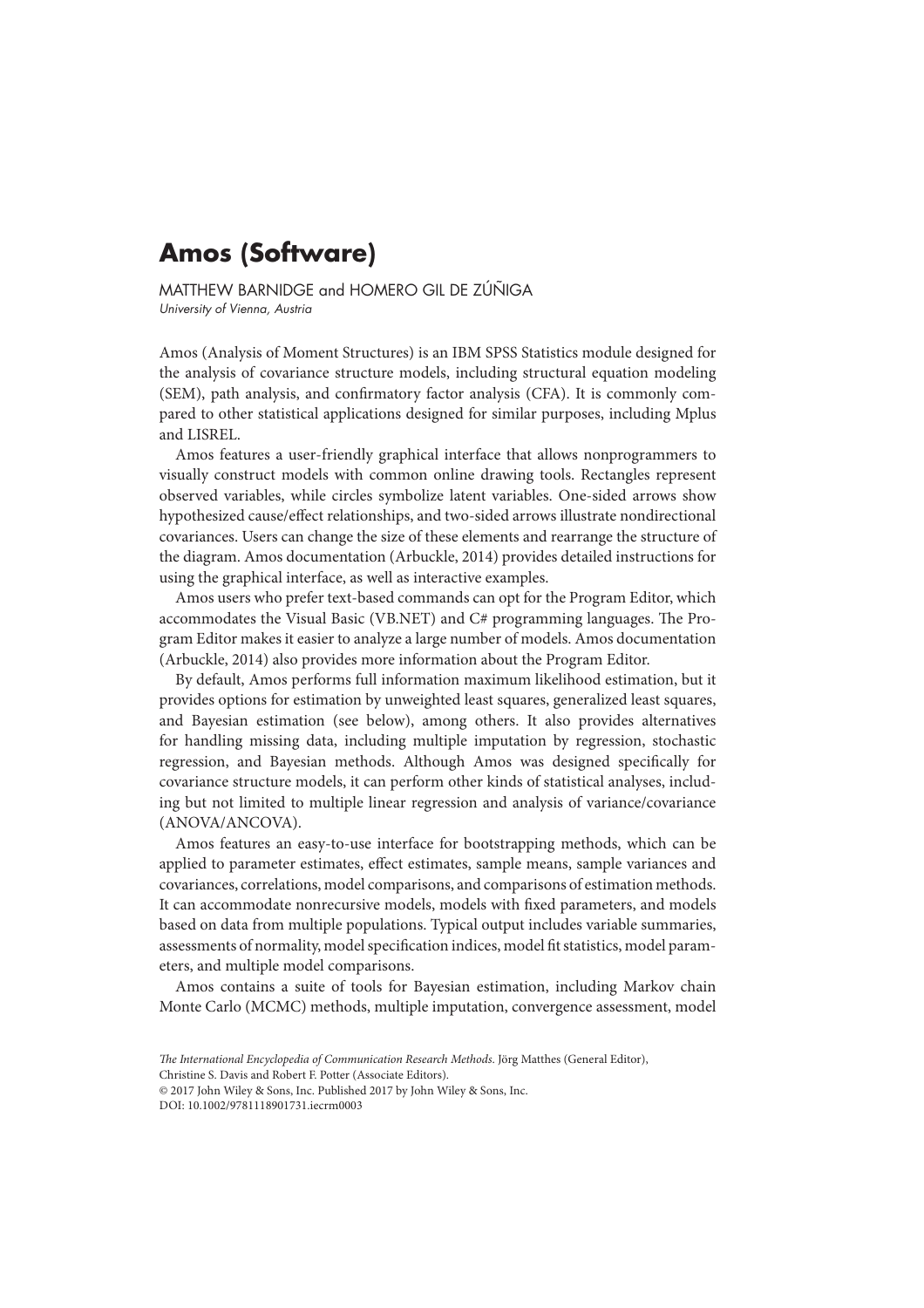diagnostics, and plotting tools. It can also accommodate nondiffuse prior distributions. The Amos documentation (Arbuckle, 2014) provides details.

Currently, Amos is only available for Windows operating systems (at the time of writing the latest version is IBM SPSS Amos 23). It can be launched as a standalone application or through SPSS, and it can read data from various file types, including but not limited to \*.xls and \*.sav files.

If you are affiliated with an institution of higher education, access to Amos may be provided through the library system or a computing cooperative. A student version is available through the SPSS Statistics GradPack.

For more information, see IBM's product description (http://www-03.ibm.com/ software/products/en/spss-amos) and documentation (Arbuckle, 2014). To download Amos, see IBM's download page (http://www-01.ibm.com/support/docview.wss? uid=swg24038593).

Kline (2011) provides an excellent text for further reading about covariance structure models, while Byrne (2013) provides a text that focuses specifically on Amos. Albright and Park (2009) and Byrne (2001) give good comparisons of Amos with comparable statistical applications.

SEE ALSO: Bootstrapping; Causal Inference; Conditional Process Modeling (Mediation Analysis, Moderated Mediation Analysis, Moderation Analysis, and Mediated Moderation Analysis); Effect Size; Empirical and Nonempirical Methods; Experimental Design; Factor Analysis, Confirmatory; Latent Class Analysis; Mplus; Stata (Software); Structural Equation Modeling

## **References**

- Albright, J. J., & Park, H. M. (2009). *Confirmatory factor analysis using Amos, LISREL, Mplus and SAS/STAT CALIS*. Working paper. The University Information Technology Services (UITS) Center for Statistical and Mathematical Computing, Indiana University. Retrieved from http:// www.indiana.edu/~statmath/stat/all/cfa/index.html
- Arbuckle, J. L. (2014). *IBM SPSS Amos 23 user's guide*. IBM, Amos Development Corporation. Retrieved from ftp://public.dhe.ibm.com/software/analytics/spss/documentation/amos/23.0/ en/Manuals/IBM\_SPSS\_Amos\_User\_Guide.pdf
- Byrne, B. M. (2001). Structural equation modeling with AMOS, EQS, and LISREL: Comparative approaches to testing for the factorial validity of a measuring instrument. *International Journal of Testing*, *1*(1), 55–86. doi:10.1207/S15327574IJT0101\_4
- Byrne, B. M. (2013). *Structural equation modeling with AMOS: Basic concepts, applications, and programming*, 3rd ed. New York: Taylor & Francis.
- Kline, R. B. (2011). *Principles and practice of structural equation modeling*, 3rd ed. New York: Guilford Press.

## **Further reading**

Afthanorhan, W. M. A. B. W., & Ahmad, S. (2014). Path analysis in covariance-based structural equation modeling with Amos 18.0. *European Journal of Business and Social Sciences*, *2*(6), 10.